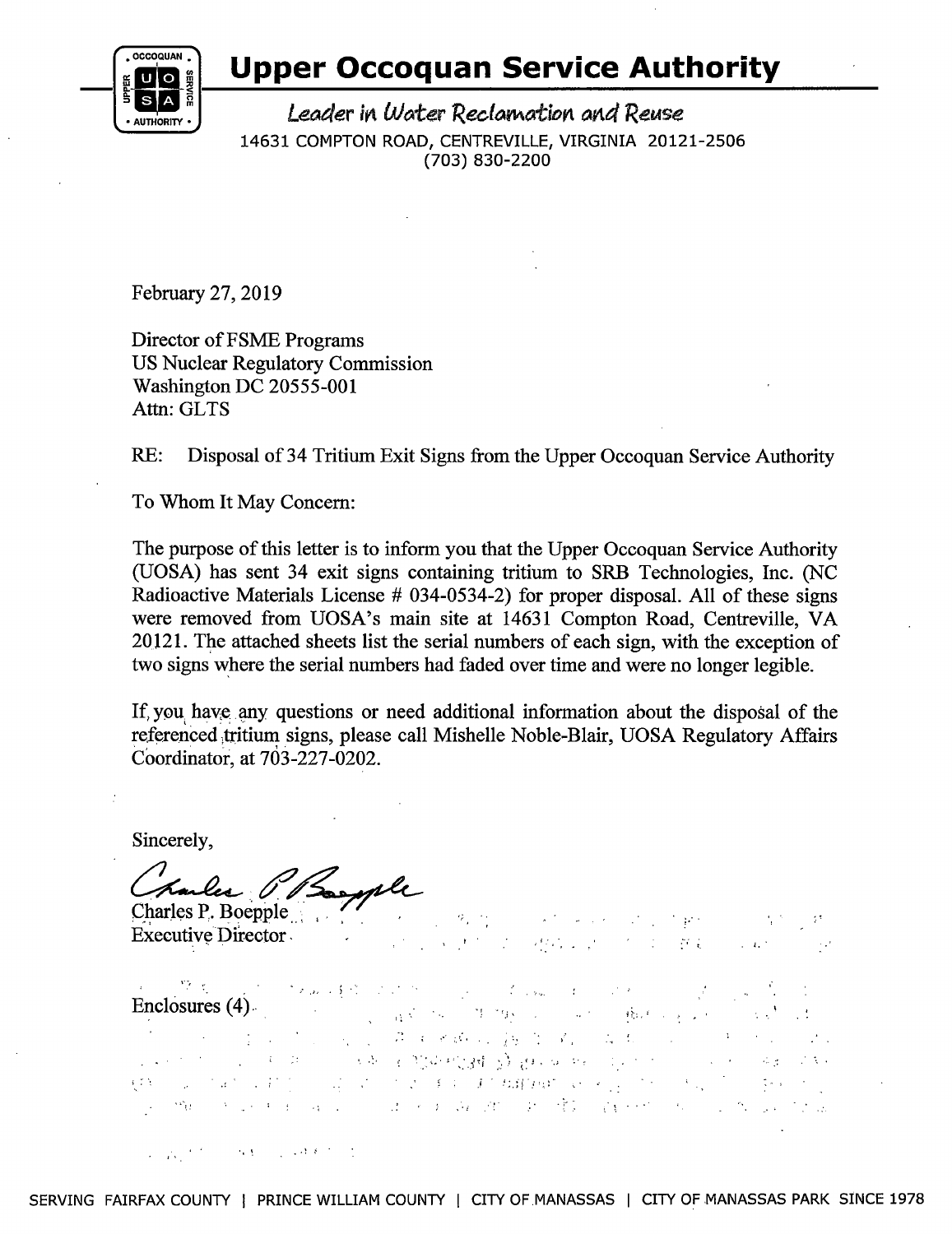$\{$ 

# BOX NUMBER: 1 of 4

| Manufacturer  | <b>Model</b> | <b>Serial</b><br>Number | Date of<br><b>Manufacture</b> | <b>Curies /Tbq</b><br>Or<br><b>Life Rating</b> |
|---------------|--------------|-------------------------|-------------------------------|------------------------------------------------|
| Isolite       | 2000         | A681961                 | 8/96                          | 11.5                                           |
| Isolite       | 7000         | A681957                 | 6/66                          | 11.5                                           |
| $I_{50}$ lite | 2000         | A681958                 | $\frac{f}{46}$                | 11.5                                           |
| Isolibe       | 2000         | A681955                 | 8/46                          | 11.5                                           |
| Isolite       | 2000         | A681956                 | 9/96                          | 11.5                                           |
| tsolite       | 2000         | A681950                 | 8/46                          | 11.5                                           |
| Isolite       | 2000         | A681948                 | 8/96                          | 11.5                                           |
| Isolite       | 2000         | A68195                  | 8/96                          | 11.5                                           |
| Isolite       | 2000         | A681949                 | 8/96                          | 11.5                                           |
| Isolite       | 2000         | A681940                 | 8/96                          | 11.5                                           |

Initial

' Miho  $\mathbf{Date}$ 

 $2/12/19$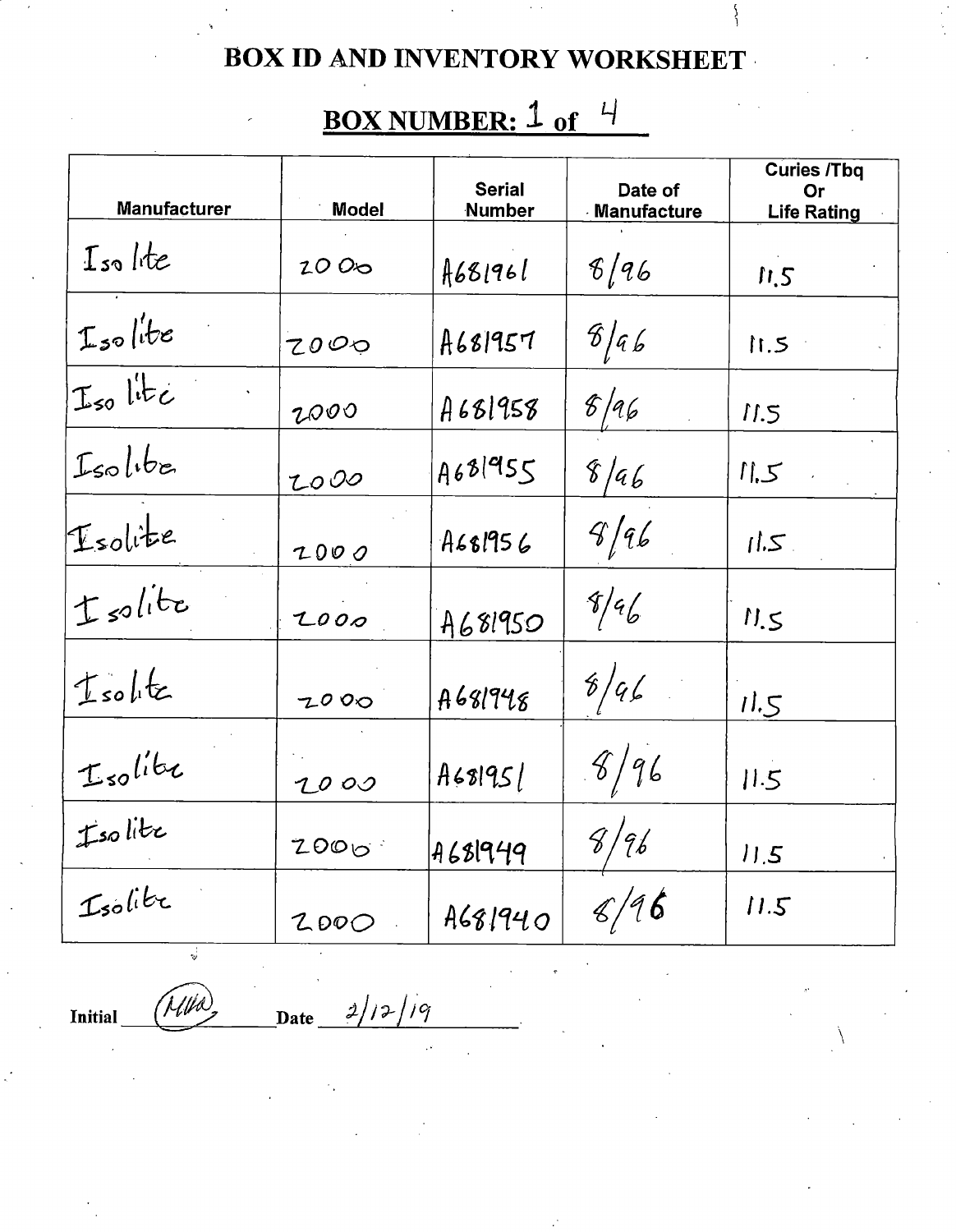## BOX NUMBER: 2 of 4

| <b>Manufacturer</b> | <b>Model</b> | <b>Serial</b><br><b>Number</b> | Date of<br><b>Manufacture</b> | <b>Curies /Tbq</b><br>Or<br><b>Life Rating</b> |
|---------------------|--------------|--------------------------------|-------------------------------|------------------------------------------------|
| Isolite             | 2000         | 4681943                        | 8/96                          | 11.5                                           |
| $I$ solitz          | 2000         | A68 954                        | 8/96                          | ll.5                                           |
| Isolite             | 2000         | 468 944                        | 8/96                          | $ll-5$                                         |
| $I_{so}$ litc       | 2000         | A661953                        | 8/96                          | 11.5                                           |
| Isolite             | 2000         | A681947                        | 8/96                          | llS                                            |
| Isplitz             | 2000         | A68 946                        | 8/96                          | llS                                            |
| $I$ solito          | 2000         | A681942                        | 8/96                          | 11.5                                           |
| Isolite             | 2000         | A681945                        | 8/96                          | 115                                            |
| $I$ solite          | 2000         | 4681941                        | 8/96                          | 11.5                                           |
| $I_{so}/h$          | 2000.        | A68/959                        | 8/96                          | 11.5                                           |

Initial  $LC$  Date  $2/12/19$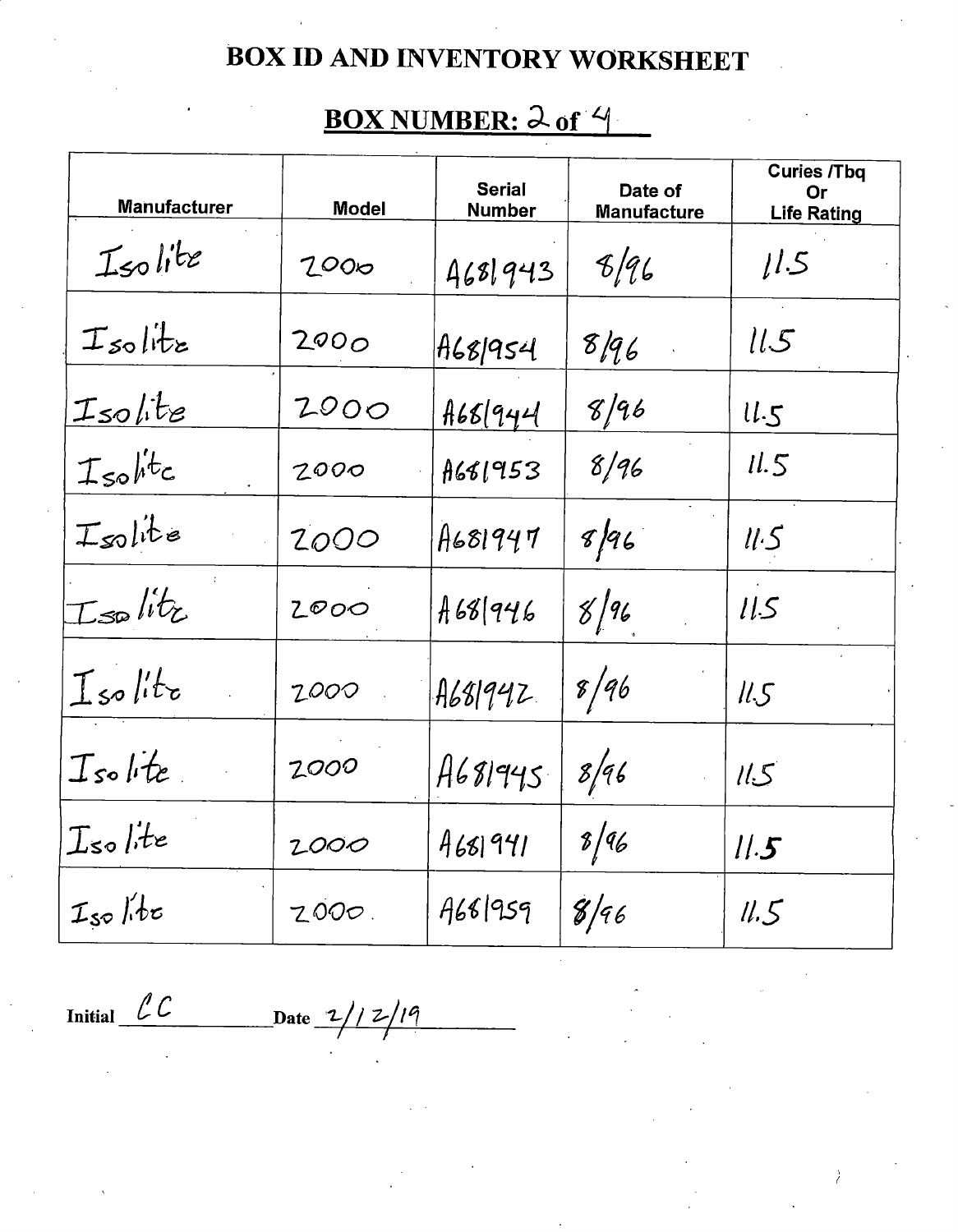### <u>BOX NUMBER: 3 of  $\frac{4}{7}$ </u>

| <b>Manufacturer</b> | <b>Model</b>            | <b>Serial</b><br>Number | Date of<br>Manufacture | <b>Curies /Tbq</b><br>Or<br><b>Life Rating</b> |
|---------------------|-------------------------|-------------------------|------------------------|------------------------------------------------|
| SRB Tech            | BetaluxE                | 234787                  | $N\cancel{A}$          | 20                                             |
| $SRB$ Tweeh         | BetaluxE                | 219169                  | N/f                    | 20                                             |
| $SRB$ Fromec 4      | Betalux E               | 219166                  | N/A                    | 20                                             |
| SRBtech             | B100                    | 669456                  | $\sqrt{4}$             | ZO                                             |
| SRBtech             | BIOO                    | 669457                  | N/4                    | 20                                             |
| SBBFech             | BIOO                    | 669453                  | N/4                    | 20                                             |
| $SRB$ Freeh         | BJOOO                   | $N\neq$                 | N/A                    | 20                                             |
| $SRB$ Feel          | $B$ <sub>c</sub> taluxE | 238832                  | $3/0$ .                | 20 <sup>1</sup>                                |
| $SRB$ Trech         | $B\dot{\infty}$         | 669454                  | N/4                    | 20                                             |
| SRBIEch             | BIOO                    | 669451                  | N/A                    | 20                                             |

Initial  $CC$  Date  $\frac{2/12}{19}$